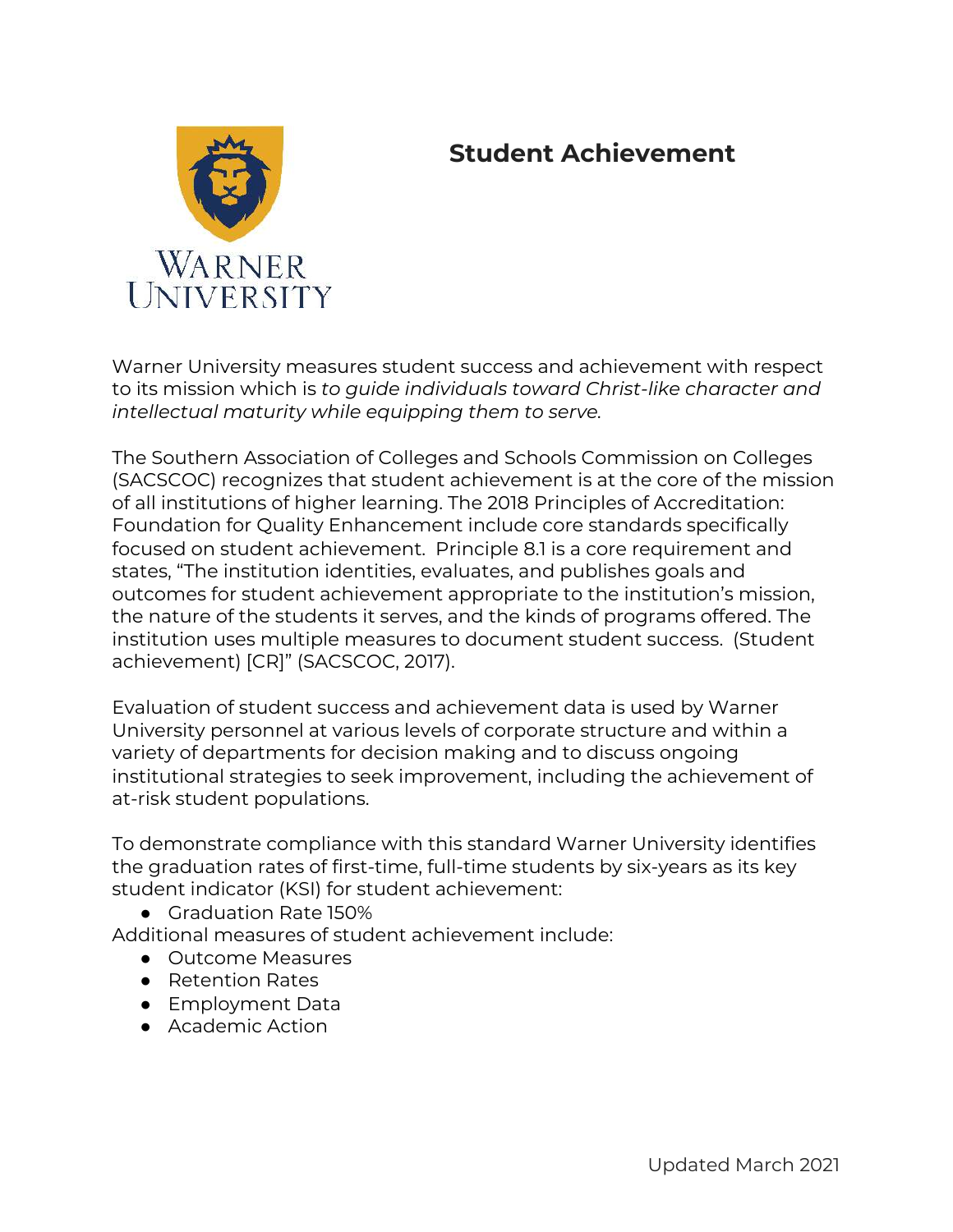## **Graduation Rates**

The integrated Postsecondary Education Data System (IPEDS) provides basic data to describe and analyze trends in postsecondary education. The overall graduation rate is also known as the "Student Right to Know" or IPEDS graduation rate. It tracks the progress of students who began their studies as **full-time, first-time degree- or certificate-seeking students** to see if they complete a degree or other award such as a certificate within 150% of "normal time" for completing the program in which they are enrolled.

Note that not all students at the institution are tracked for these rates. Students who have already attended another postsecondary institution, or who began their studies on a part-time basis, are not tracked for this rate. **At this institution, 66 percent of entering students were counted as "full-time, first-time" in 2019.** 

The graduation rate provided in *Table 1* has been disaggregated for Black African Americans and Pell Recipients. Ultimately, it is expected that an increase in WU overall graduation rates will parallel an increase with respective graduation for WU first-time, full-time freshmen Black or African American and Pell Recipients. Additionally, with the support of institutional leadership and the Royal Resources Department WU expects a continuous improvement in graduation rates and aspires to achieve graduation rates that will exceed the average of its peer institutions holding more selective admissions requirements.

| <b>Cohort</b>                                 | <b>Fall 2011</b>                                                                               | <b>Fall 2012</b>                                                                                         | <b>Fall 2013</b>                                                                               | <b>Target</b> |
|-----------------------------------------------|------------------------------------------------------------------------------------------------|----------------------------------------------------------------------------------------------------------|------------------------------------------------------------------------------------------------|---------------|
|                                               | Grad Rate (GR2017,<br>4-year institutions,<br><b>Completers within</b><br>150% of normal time) | <b>Grad Rate (GR2018,</b><br>4-year institutions,<br><b>Completers within</b><br>150% of normal<br>time) | Grad Rate (GR2019,<br>4-year institutions,<br><b>Completers within</b><br>150% of normal time) | 2024-2025     |
| <b>WU Overall</b>                             | 40%                                                                                            | 32%                                                                                                      | 46%                                                                                            | 47%           |
| <b>WU Black or African</b><br><b>American</b> | 28%                                                                                            | 39%                                                                                                      | 38%                                                                                            |               |
| <b>WU Pell Recipients</b>                     | 23%                                                                                            | 22%                                                                                                      | 30%                                                                                            |               |
| <b>WU Peer Average</b><br><b>Overall</b>      | 42%                                                                                            | 41%                                                                                                      | 42%                                                                                            |               |

*Table 1: Percentage of Full-time, First-Time Students Who Graduated Within 150% of "Normal Time" to Completion for Their Program* 

Note: Peer institutions include 6 institutions identified by the WU leadership: Eastern Nazarene College, Florida College, Florida Memorial University, Southeastern University, St. Thomas University, and Webber International University.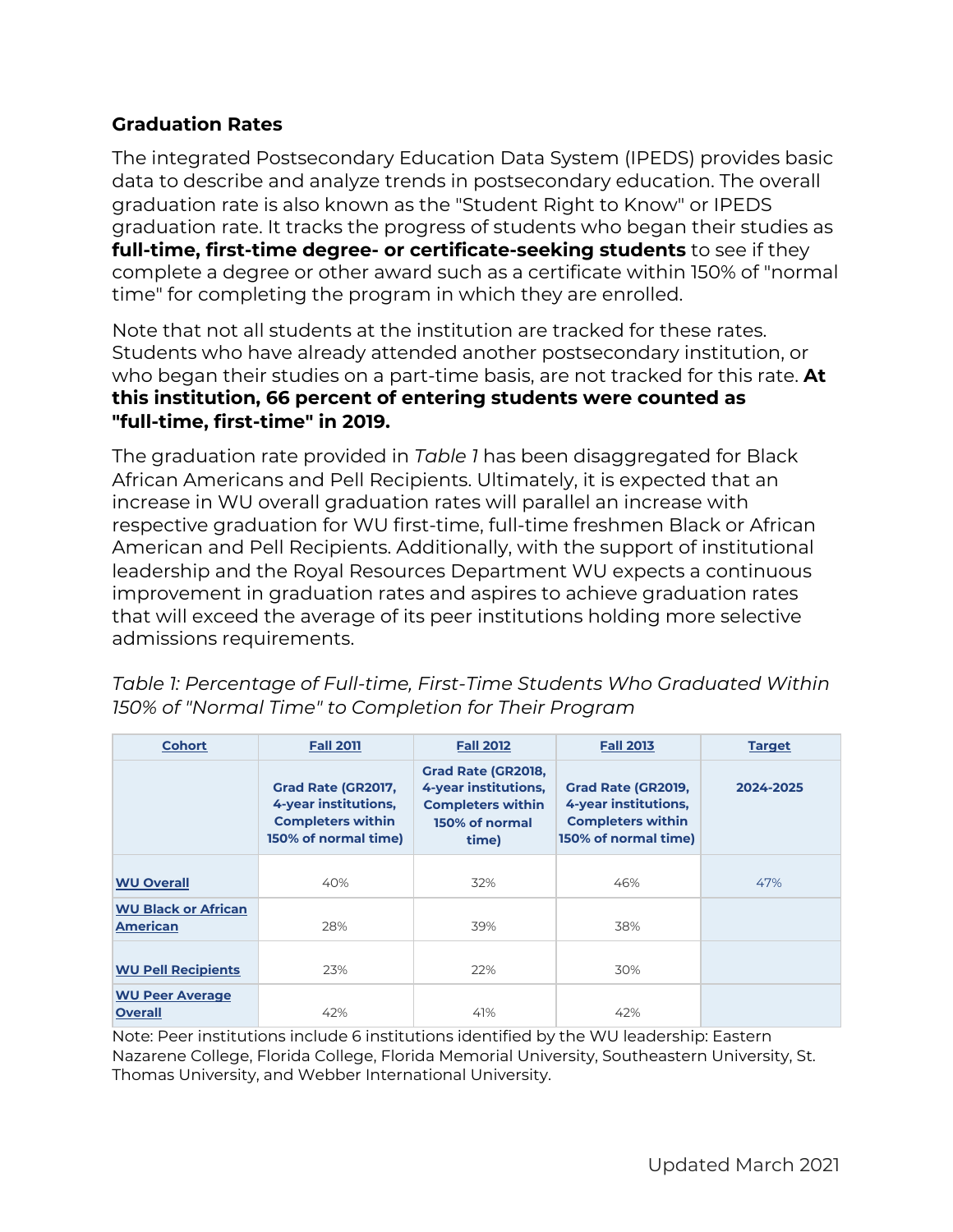The threshold of acceptability for this measure is 31% which is the minimum graduation rate reported, in 2010-11, by the college over a ten-year timeframe.

The achievement goal for the IPEDS Graduation Rate is 47%, arrived by projecting a two percent growth to a three-year graduation rate average, which would represent a maximum level not previously experienced at the University.

#### **Outcome Measures**

Warner University has a mission that provides substantial transfer preparation so there is value in analyzing outcome measures in addition to graduation rates. The integrated Postsecondary Education Data System (IPEDS) defines outcome measures as follows:

Alternative measures of student success are reported by degree-granting institutions to describe the outcomes of degree/certificate-seeking undergraduate students who are not only first-time, full-time students, but also part-time attending and non-first-time (transfer-in) students. These measures are also reported for students receiving Pell grants and those students that do not receive Pell grants. These measures provide the 8-year award-completion rates by award level (certificates, associate's and bachelor degrees) after entering an institution. For students who did not earn any undergraduate award after 8-years of entry, the enrollment statuses are reported as either still enrolled at the institution, or subsequently transferred out of the institution. Unlike the Graduation Rates data, all reporting institutions must report on their transfer outs regardless if the institution has a mission that provides substantial transfer preparation.

| <b>Cohort</b>                            | 31-Aug-15      | 31-Aug-16      | 31-Aug-17      | <b>Target</b> |
|------------------------------------------|----------------|----------------|----------------|---------------|
|                                          | <b>OM 2017</b> | <b>OM 2018</b> | <b>OM 2019</b> | 2024-2025     |
| <b>WU Overall</b>                        | 54%            | 49%            | 50%            | 55%           |
| <b>WU Transfer</b>                       | 55%            | 63%            | 60%            |               |
| <b>WU Pell Recipients</b>                | 55%            | 48%            | 44%            |               |
| <b>WU Peer Average</b><br><b>Overall</b> | 43%            | 49%            | 44%            |               |

#### *Table 2: Percent of adjusted cohort receiving an award at 6 years*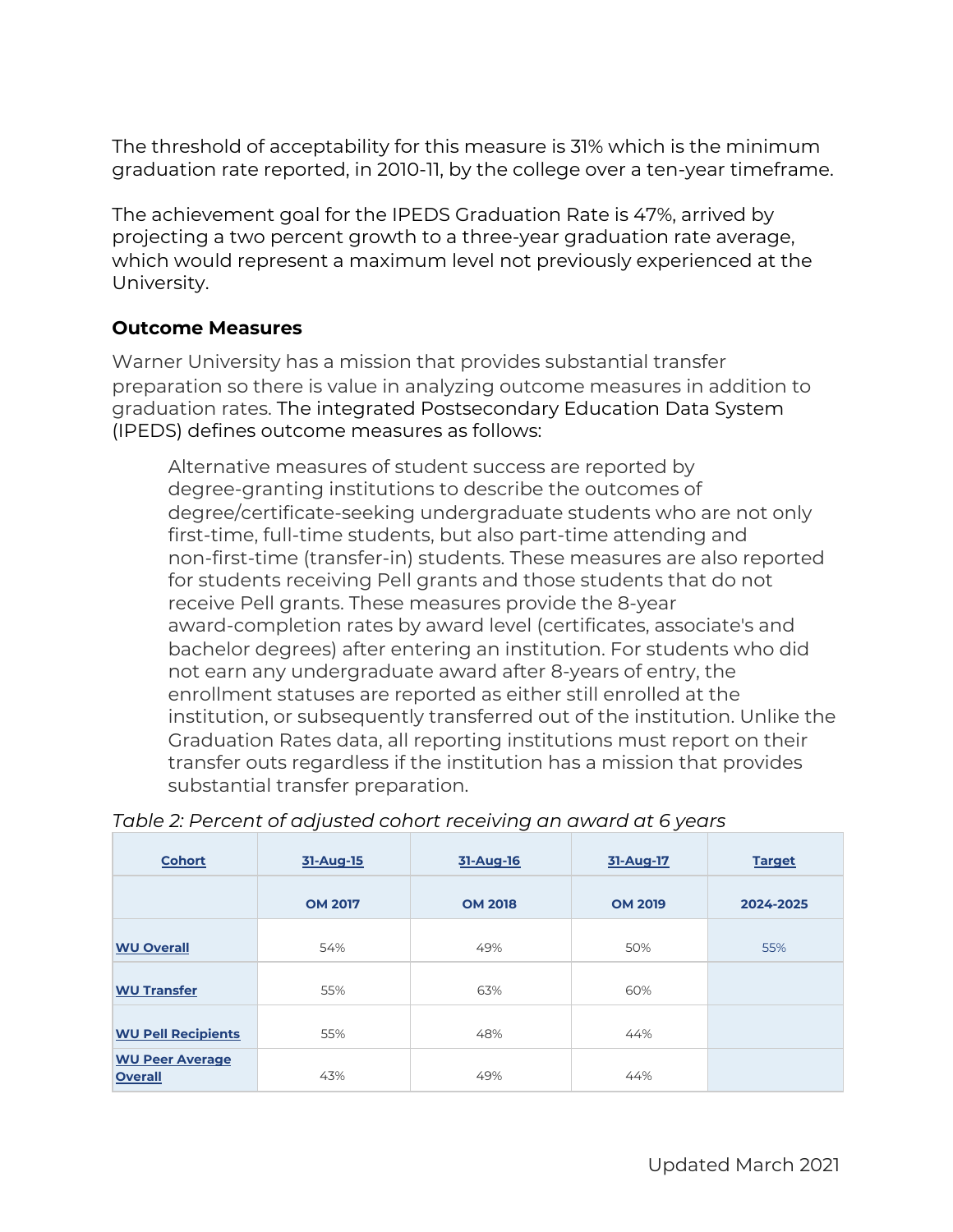Note: Peer institutions include 6 institutions identified by the WU leadership: Eastern Nazarene College, Florida College, Florida Memorial University, Southeastern University, St. Thomas University, and Webber International University.

The threshold of acceptability for this measure is 49% which is the minimum outcome measure reported, in 2018-19, by the college over a three-year timeframe.

The achievement goal for the IPEDS Outcome Measure is 55%, arrived by projecting a two percent growth to a three-year Outcome Measure rate average, which would represent a maximum level not previously experienced at the University.

## **Retention Rates**

The retention rate of all first Fall to the second Fall of a first-time, full-time freshmen cohort provides a measure of student achievement. IPEDS Retention rates measure the percentage of first-time students who are seeking bachelor's degrees who return to the institution to continue their studies the following fall. *Table 3* depicts retention rate trends at WU and its peer institutions.

|                                       | rate 2017<br>(EF2017D RV) | <b>Full-time retention Full-time retention Full-time retention</b><br>rate 2018<br>(EF2018D RV) | rate 2019<br>(EF2019D) | <b>Target</b> |
|---------------------------------------|---------------------------|-------------------------------------------------------------------------------------------------|------------------------|---------------|
| <b>Warner University</b>              |                           | 55                                                                                              | 64                     | 65            |
| <b>WU Peer</b><br><b>Institutions</b> | 63                        | 63                                                                                              | 65                     |               |

#### *Table 3: First to Second-year Retention Rate*

Note: Peer institutions include 6 institutions identified by the WU leadership: Eastern Nazarene College, Florida College, Florida Memorial University, Southeastern University, St. Thomas University, and Webber International University.

The threshold of acceptability for this measure is 49% which is the minimum graduation rate reported, in 2013, by the college over a ten-year timeframe.

The achievement goal for the IPEDS Retention Rate is 65%, arrived by projecting a two percent growth to the current retention rate.

## **Academic Action**

The Warner University 2019 Strategic Plan, driven by three core values of engagement, service, and stewardship, includes Academic Support and Success as an objective. With regard to the Academic Support and Success objective, a recently identified and newly implemented plan to better support at-risk students is in its first two years of experimentation. In years past,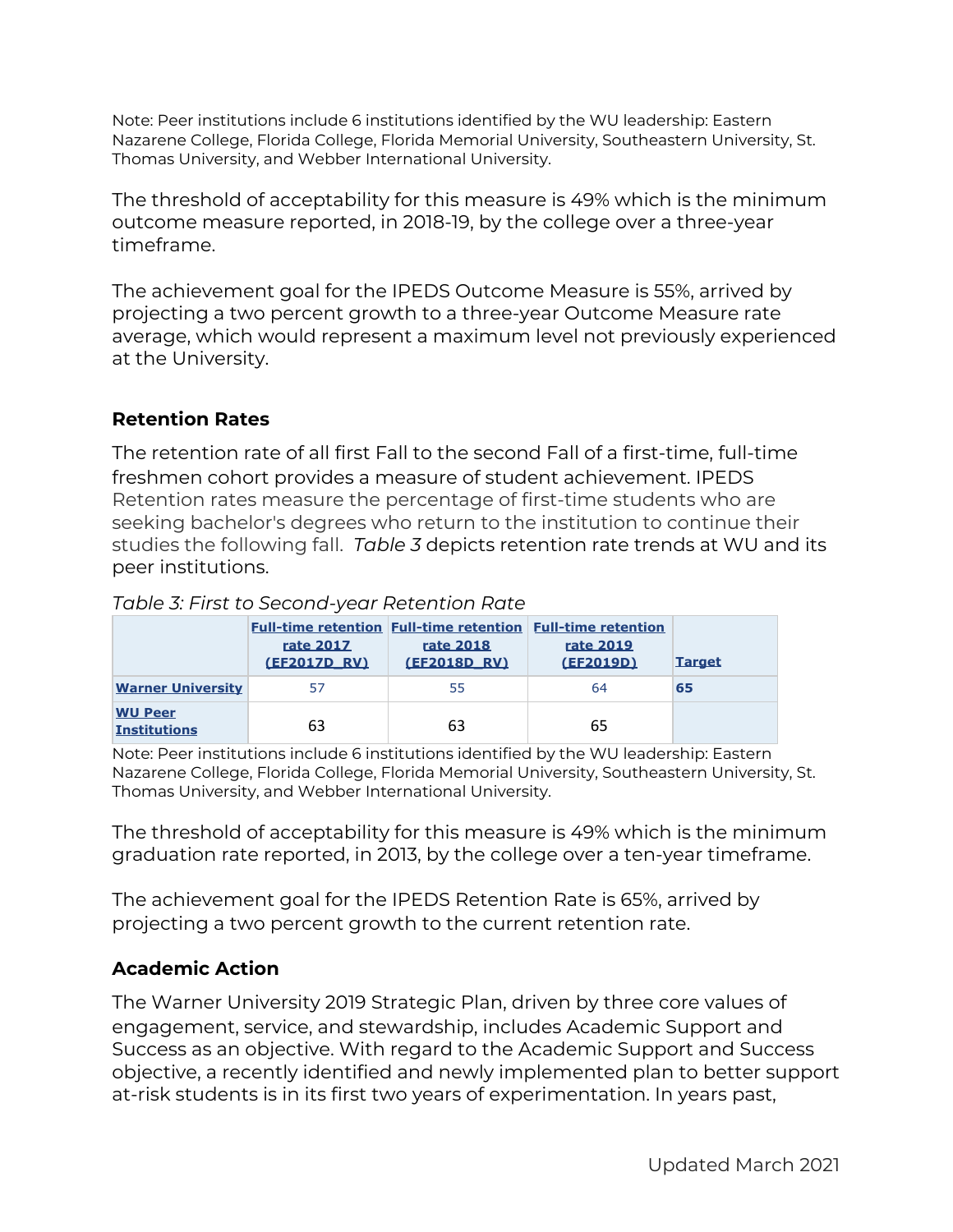faculty reported to coaches the grades of all freshmen athletes and all athletes with a cumulative GPA lower than 2.50. They submitted this report at the end of week 5, at midterm, and at the end of week 11 of the traditional semester. In 2019, faculty began reporting on all students who have excessive absences or have a grade of D or F at the end of week 4, at midterm, and at the end of week 11. The new plan not only allows for the identification of non-athletes who might be struggling in the classroom, it also allows the university to identify at-risk students earlier in the semester. Moreover, reports are sent not only to coaches but also to key student-life staff and faculty advisors. Students who are reported for more than one course will receive more targeted intervention. (Warner University Strategic Plan Update, October 2019).

Evaluation of student success and achievement data is analyzed at the end of each term, including graduate and undergraduate Academic Standing summaries (*see Table 4).* 

| <b>Cohort</b>                                | <b>Fall 2020</b> | <b>Percentage</b> |              | <b>Fall 2019</b> | <b>Percentage</b> |              | <b>Fall 2018</b> | <b>Percentage</b> |
|----------------------------------------------|------------------|-------------------|--------------|------------------|-------------------|--------------|------------------|-------------------|
| <b>UG Headcount</b>                          | 820              |                   | $\downarrow$ | 871              |                   | $\downarrow$ | 912              |                   |
| <b>Average Term GPA</b>                      | 2.6923           |                   | $\downarrow$ | 2.8035           |                   | $\downarrow$ | 2.9088           |                   |
| <b>Students with D or F</b>                  | 318              | 38.78%            | $\uparrow$   | 283              | 32.49%            | $\uparrow$   | 271              | 29.71%            |
| <b>Students with</b><br><b>Declining GPA</b> | 199              | 24.27%            | $\downarrow$ | 256              | 29.39%            | $\uparrow$   | 222              | 24.34%            |
| <b>Students on Warning</b>                   | 55               | 6.71%             | $\downarrow$ | 61               | 7.00%             | $\uparrow$   | 51               | 5.59%             |
| <b>Students on Probation</b>                 | 106              | 12.93%            | $\uparrow$   | 89               | 10.22%            | $\uparrow$   | 87               | 9.54%             |
| <b>Students on</b><br><b>Suspension</b>      | 12               | 1.46%             | $\downarrow$ | 16               | 1.84%             | $\downarrow$ | 25               | 2.74%             |
| <b>Student on</b><br><b>Dean's List</b>      | 197              | 24.02%            | $\downarrow$ | 228              | 26.18%            | $\downarrow$ | 253              | 27.74%            |
| <b>Students in</b><br><b>Good Standing</b>   | 431              | 52.56%            | $\downarrow$ | 466              | 53.50%            | $\uparrow$   | 482              | 52.85%            |
| <b>Students Withdrawn</b><br>or Incomplete   | 19               | 2.32%             | $\uparrow$   | 11               | 1.26%             | $\downarrow$ | 14               | 1.54%             |

*Table 4: Undergraduate Academic Standing Summary, Fall 2020* 

The threshold of acceptability for this measure is 22% of student on adverse academic standing (Warning, Probation, or Suspension) which is the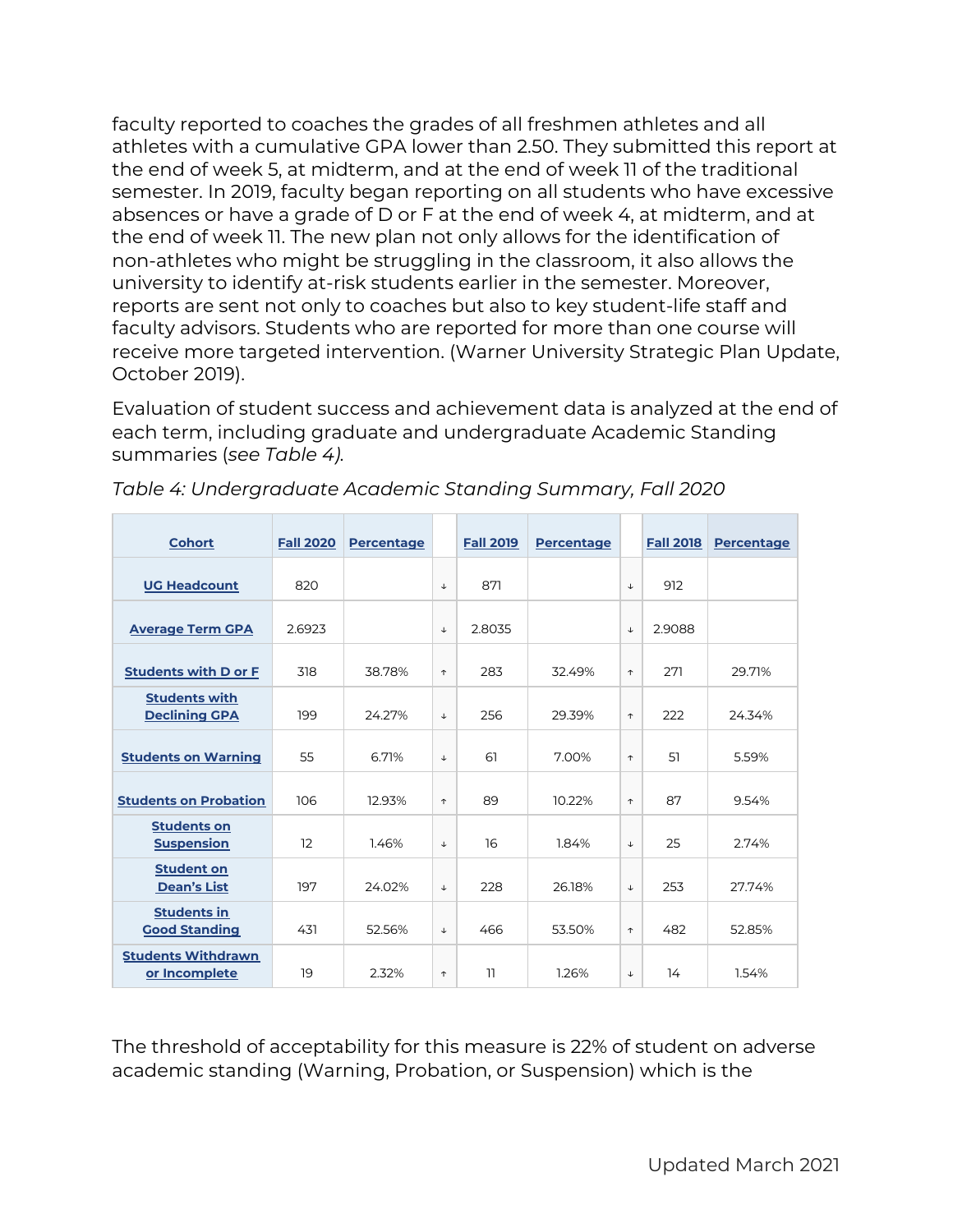maximum percentage reported, in Fall 2020, by the college over a three-year timeframe.

The achievement goal for students identified on adverse academic standing (Warning, Probation, and Percentage) 20%, arrived by projecting a two percent decline to the current rate.

## **Employment Data**

In accordance with the Warner University mission which is *to guide individuals toward Christ-like character and intellectual maturity while equipping them to serve*, Warner University is committed to equipping students primarily from central Florida and across the state of Florida with the knowledge, skills, and abilities to enter the workforce. Employment data is a crucial measure supporting and demonstrating student achievement. Job placement data from the Florida Education & Training Placement Information Program compare Warner University employment data with data from 31 Independent Colleges and Universities of Florida (ICUF).

A limitation should be noted that data holds only graduates who are employed in the State of Florida. WU program completers are highly successful in gaining employment in the state. The most recent three Academic three-year trends continue a successful employment rate pattern of 68% or higher.

| <b>Cohort</b>     | 2015-16 | 2016-17 | 2017-18 | <b>Target</b> |
|-------------------|---------|---------|---------|---------------|
| <b>WU Overall</b> | 68%     | 70%     | 72%     | 73%           |
| <b>ICUF Total</b> | 53%     | 51%     | 51%     |               |
| <b>WU Ranking</b> | #7      | #4      | #3      |               |

*Table 5: Independent Colleges and Universities of Florida, Bachelor Degree Graduates, Percentage Employed in Florida*

The threshold of acceptability for this measure is 52% which is the ICUF average employment percentage reported over a three-year timeframe.

The achievement goal for the percentage employed is 73%, arrived by projecting a two percent growth to the current employment rate.